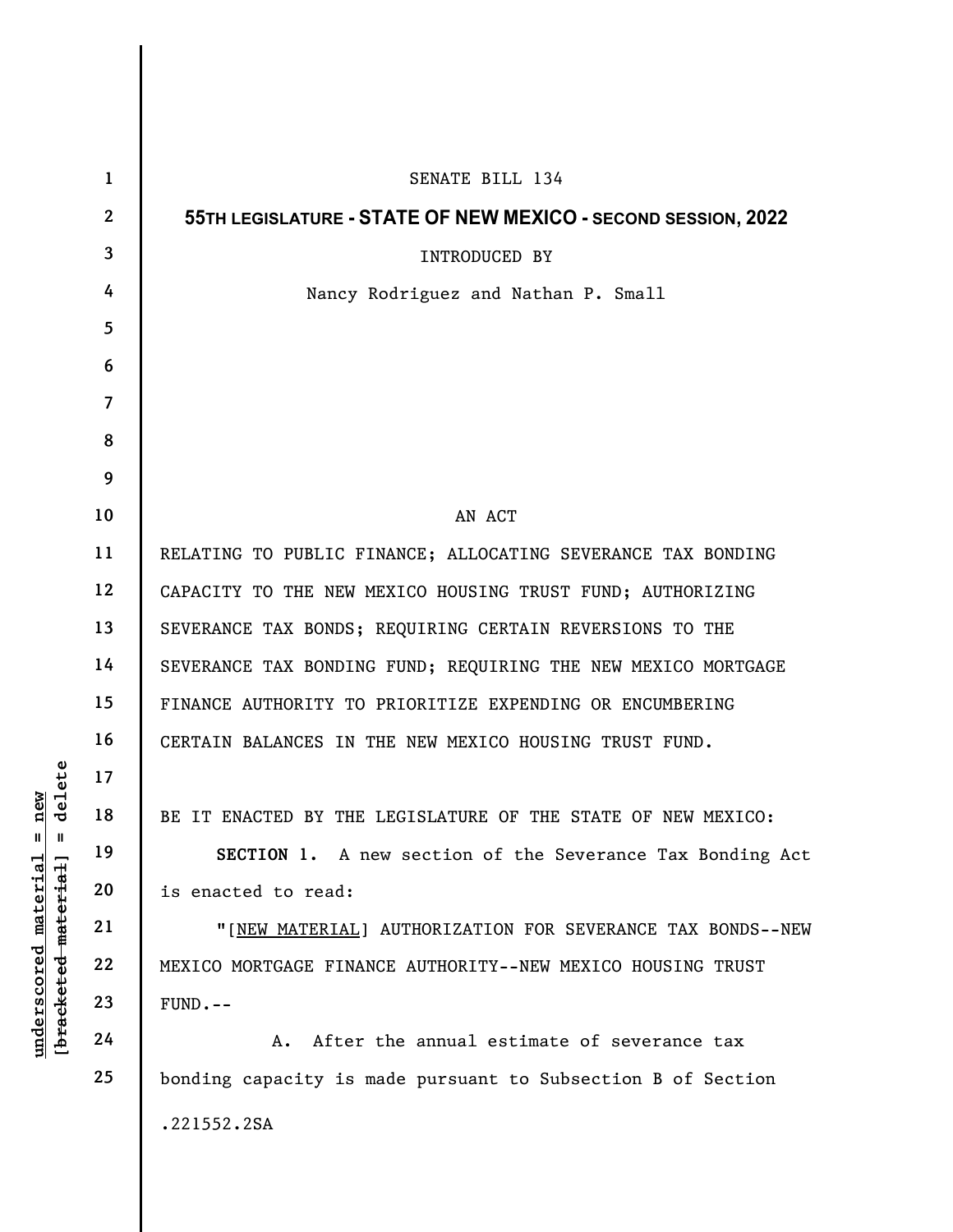7-27-10.1 NMSA 1978, the board of finance division of the department of finance and administration shall allocate two and one-half percent of the estimated bonding capacity for the New Mexico housing trust fund for the purposes of carrying out the provisions of the New Mexico Housing Trust Fund Act.

underscored material = new [bracketed material] = delete B. The legislature authorizes the state board of finance to issue severance tax bonds in the amount allocated pursuant to this section for use by the New Mexico mortgage finance authority to fund the New Mexico housing trust fund for the purposes of carrying out the provisions of the New Mexico Housing Trust Fund Act. The New Mexico mortgage finance authority shall certify to the state board of finance the need for issuance of bonds. The state board of finance may issue and sell the bonds in the same manner as other severance tax bonds in an amount not to exceed the authorized amount provided for in this section. If necessary, the state board of finance shall take the appropriate steps to comply with the federal Internal Revenue Code of 1986, as that code may be amended or renumbered. Proceeds from the sale of the bonds are appropriated to the New Mexico housing trust fund for the purposes certified by the New Mexico mortgage finance authority to the state board of finance.

C. Money from the severance tax bonds provided for in this section shall not be used to pay indirect project costs. Any unexpended balance from proceeds of severance tax .221552.2SA  $- 2 -$ 

1

2

3

4

5

6

7

8

9

10

11

12

13

14

15

16

17

18

19

20

21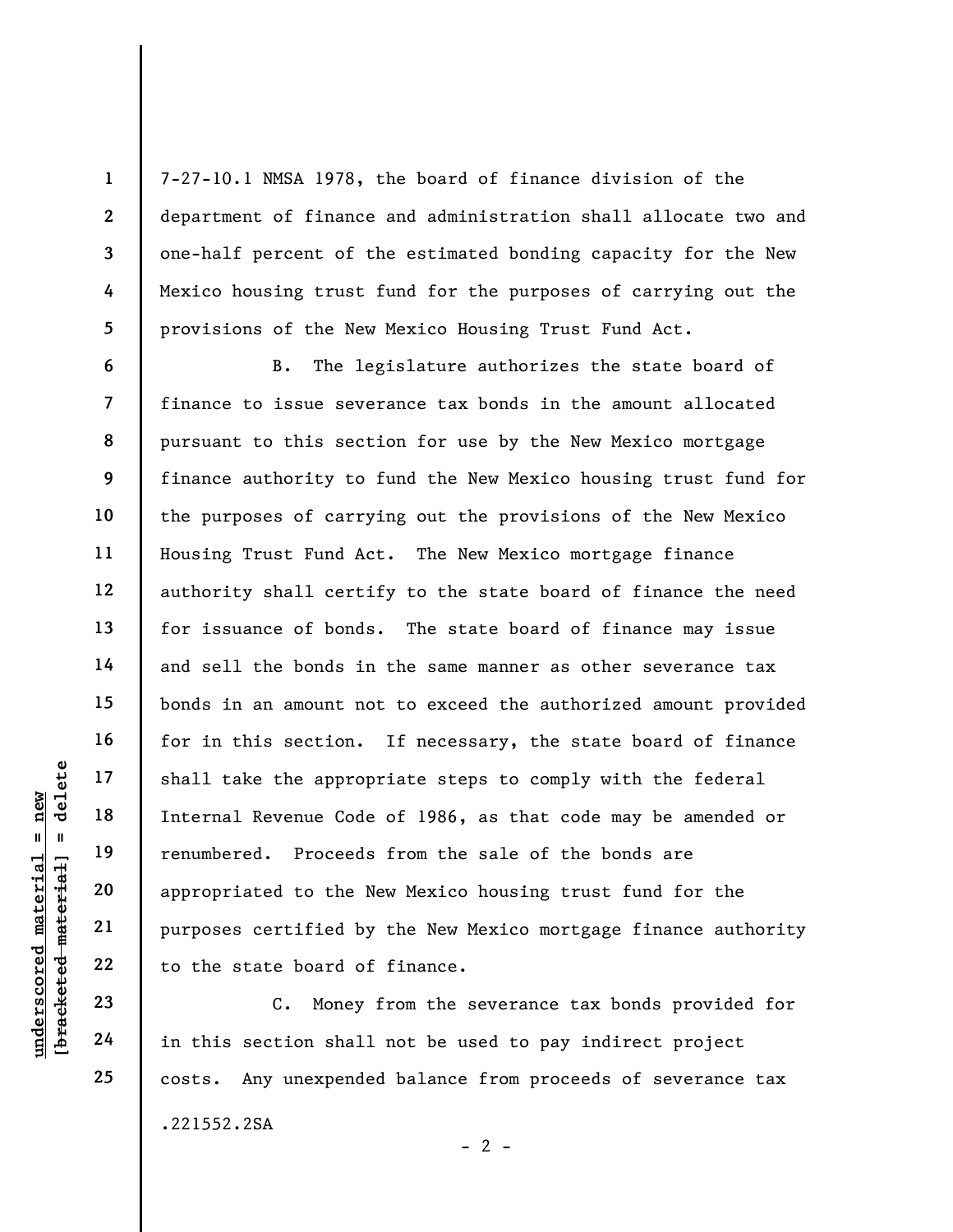1 2 3 4 5 6 7 8 9 bonds issued for projects pursuant to the New Mexico Housing Trust Fund Act shall revert to the severance tax bonding fund within one year of completion of the project. Any unencumbered balance from the proceeds of severance tax bonds issued pursuant to this section after three years from the issuance of those bonds shall revert to the severance tax bonding fund. The New Mexico mortgage finance authority shall monitor and ensure proper reversions of the bond proceeds appropriated for the projects."

SECTION 2. Section 58-18C-4 NMSA 1978 (being Laws 2005, Chapter 105, Section 4) is amended to read:

"58-18C-4. NEW MEXICO HOUSING TRUST FUND CREATED.--

underscored material = new [bracketed material] = delete A. The "New Mexico housing trust fund" is created in the authority. The fund shall consist of all distributions, [and] appropriations and other allocations made to the fund. Earnings of the fund shall be credited to the fund, and unexpended and unencumbered balances in the fund shall not revert to any other fund except as provided in Subsection D of this section. The authority shall be the trustee for the fund, and the state investment council shall be the investment agent for the fund. The fund may consist of such subaccounts as the authority deems necessary to carry out the purpose of the fund.

B. The fund shall consist of revenue from the following recurring sources:

(1) appropriations and transfers from the .221552.2SA

 $-3 -$ 

25

10

11

12

13

14

15

16

17

18

19

20

21

22

23

24